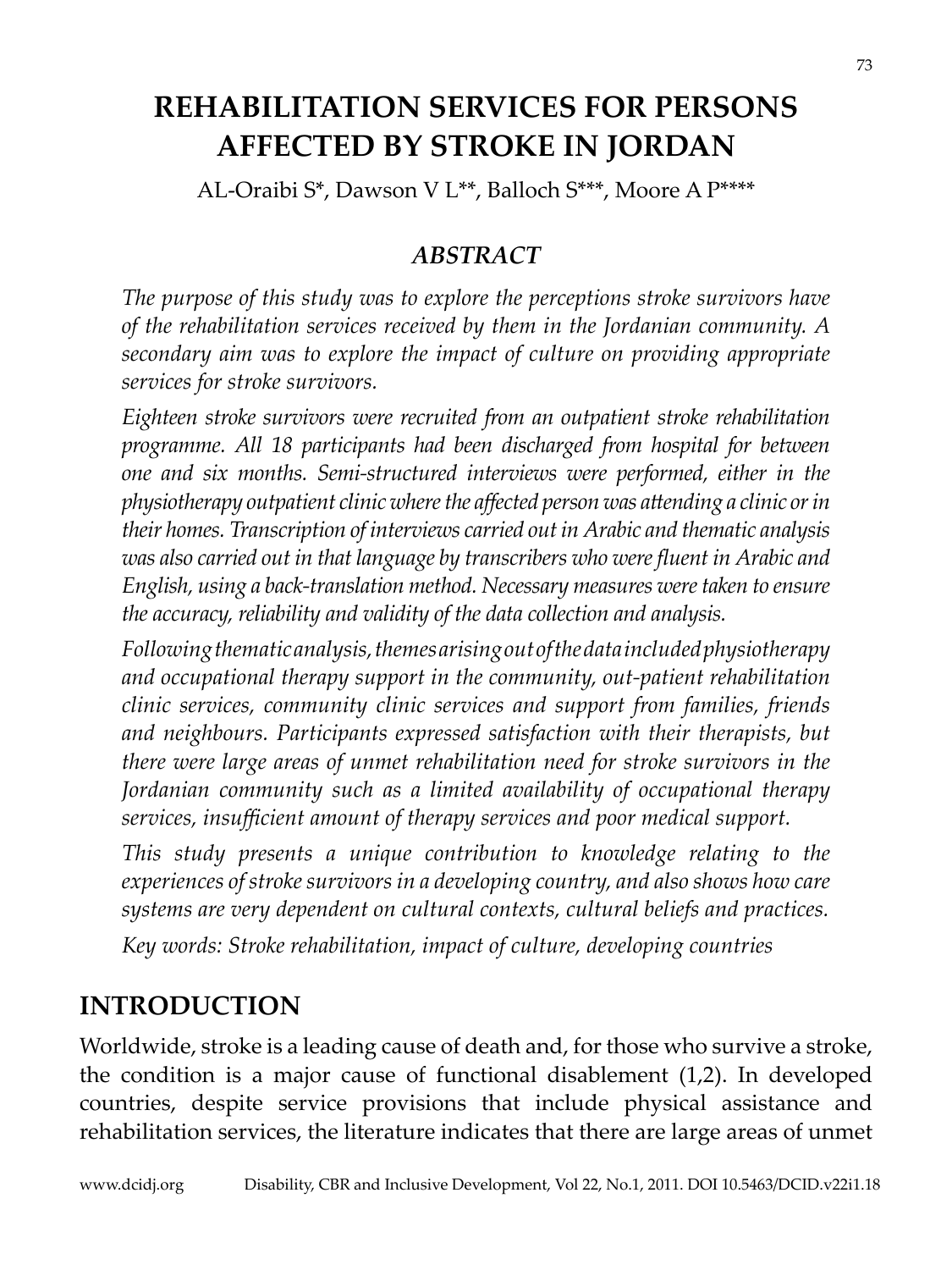need for stroke survivors (3,4,5). These studies however were largely carried out in developed countries, where social and economic situations differ in significant ways from those in developing countries. In developing countries, there is a paucity of information about stroke survivors and their life experiences after stroke. Also, the health and social services that are available to stroke survivors and other people with severe disability are extremely under developed.

Jordan, is one such developing country where this research is based. In Jordan, there are few rehabilitation centres for adults with disabilities and those that do exist are based in the main urban areas, necessitating travel across distances to access services. The lack of public transport renders this as a very expensive service for the average Jordanian family. As yet, very few physiotherapists work in the community in Jordan, for various economic and cultural reasons. Additionally, in Jordan, no studies have been conducted with a focus on stroke survivors and the impact of culture on their care and rehabilitation. The definition of culture used here is that of Loveland (6) who classifies culture as 'non-material' and 'material'; non-material culture including core values, beliefs and attitudes, while material culture includes architecture, clothing, food, technology and infrastructure.

It is important for health care professionals working in the community to be aware of the cultural background of their clients in terms of beliefs, behaviour and lifestyle (7). An appreciation of religious ethics surrounding health and disease may aid professionals in the challenging role of delivering care in a manner that is both appropriate and culturally sensitive (8,9). Such an appreciation will also avoid cultural clashes and conflicting expectations between providers of rehabilitation and care services and receivers of these services (10,11).

It is hoped that the findings from this project might add to the literature on community services for persons affected by stroke in less-developed countries, and provide recommendations about the provision of community services for such people in Jordan, and possibly in other developing countries in the region. Although the information presented here focuses primarily on developing countries, the findings may benefit health professionals who work with ethnic minority stroke survivors in developed countries too.

## **AIM**

The primary aim of this study was to explore the perceptions stroke survivors have of rehabilitation in the community in Jordan. A secondary aim was to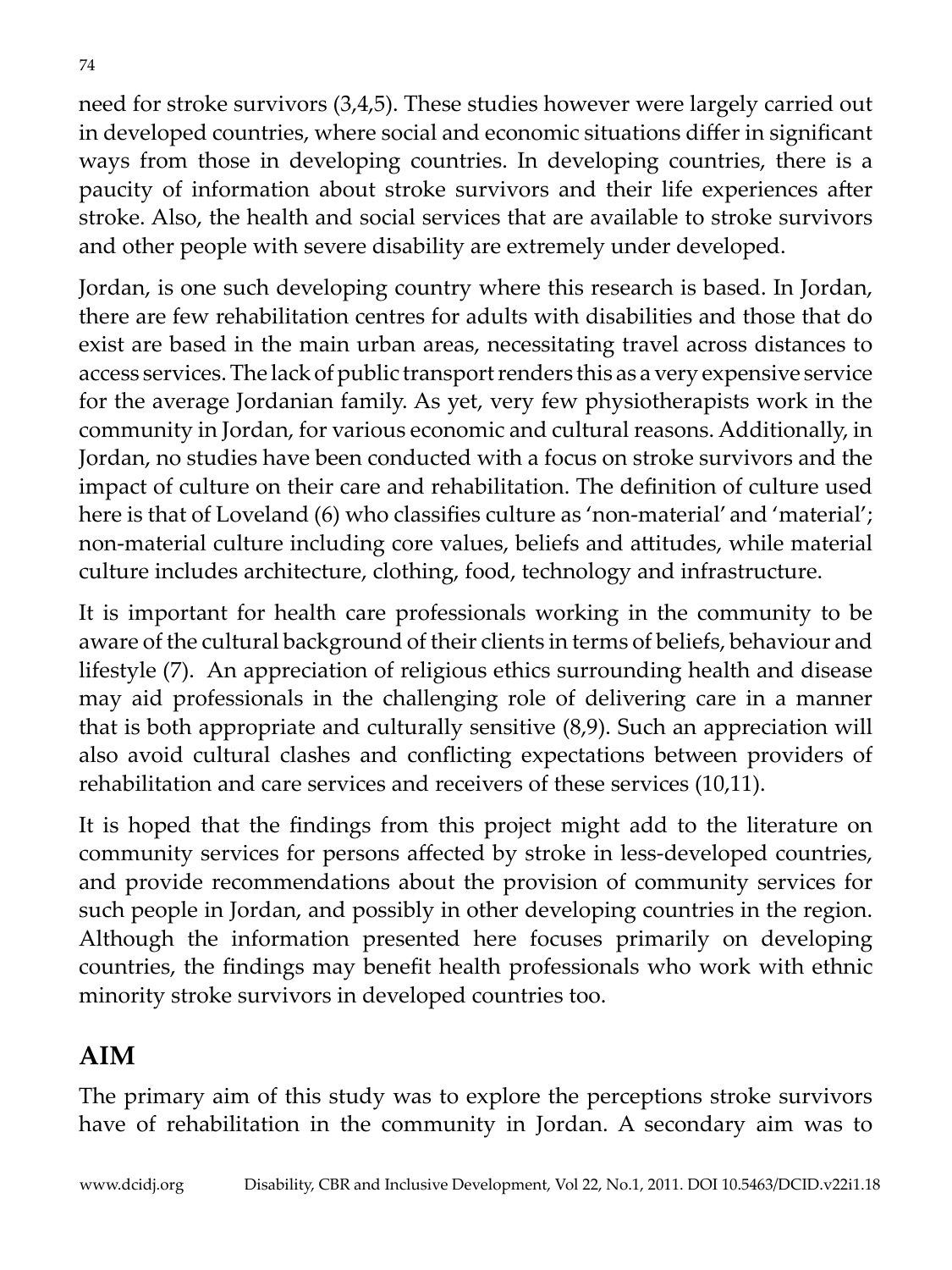explore the impact of culture on providing appropriate community services for stroke survivors.

# **METHOD**

What is discussed here is part of a project looking at the implications for rehabilitation personnel of stroke care in the community. This exploratory study followed an ethnographic research design, and data were collected by means of individual semi-structured interviews with stroke survivors. Data analysis used a thematic content approach.

The study was conducted over a period of 12 months at the Outpatient Rehabilitation Centre of Al-Basher Hospital in Amman and in homes of affected persons in the rural areas of Jordan. Ethical approval was received from the Hashemite University Ethics Committee in Jordan and the School of Health Professions at the University of Brighton in the UK. There were three researchers, one male and two female, who were rehabilitation personnel but not involved in the management of participants. The male researcher had previous experience of using and analysing data from semi-structured interviews, and provided training for the two female research assistants.

## **Cultural issues related to the data collection process**

It is usually considered appropriate to involve both men and women participants in a study, in order to ensure fair representation of the study population. In this study both men and women were included, but because of the "non-material" cultural constraints, it was necessary to recruit female research assistants to help with data collection from female participants. As survivors were interviewed privately, it was not culturally appropriate for a male interviewer to interview female survivors on his own and a female researcher had to be present as a chaperone. Other "material "cultural issues were related to the recruitment process. Participants were invited to take part in the study by means of letters. These had to be hand delivered because the postal system in Jordan does not function well and many people have no access to it. Streets are still without numbers and people receive their mail only if they have a post office box.

The interviews with stroke survivors took longer than was usual in studies carried out in developed countries, mainly for "non-material" cultural reasons. The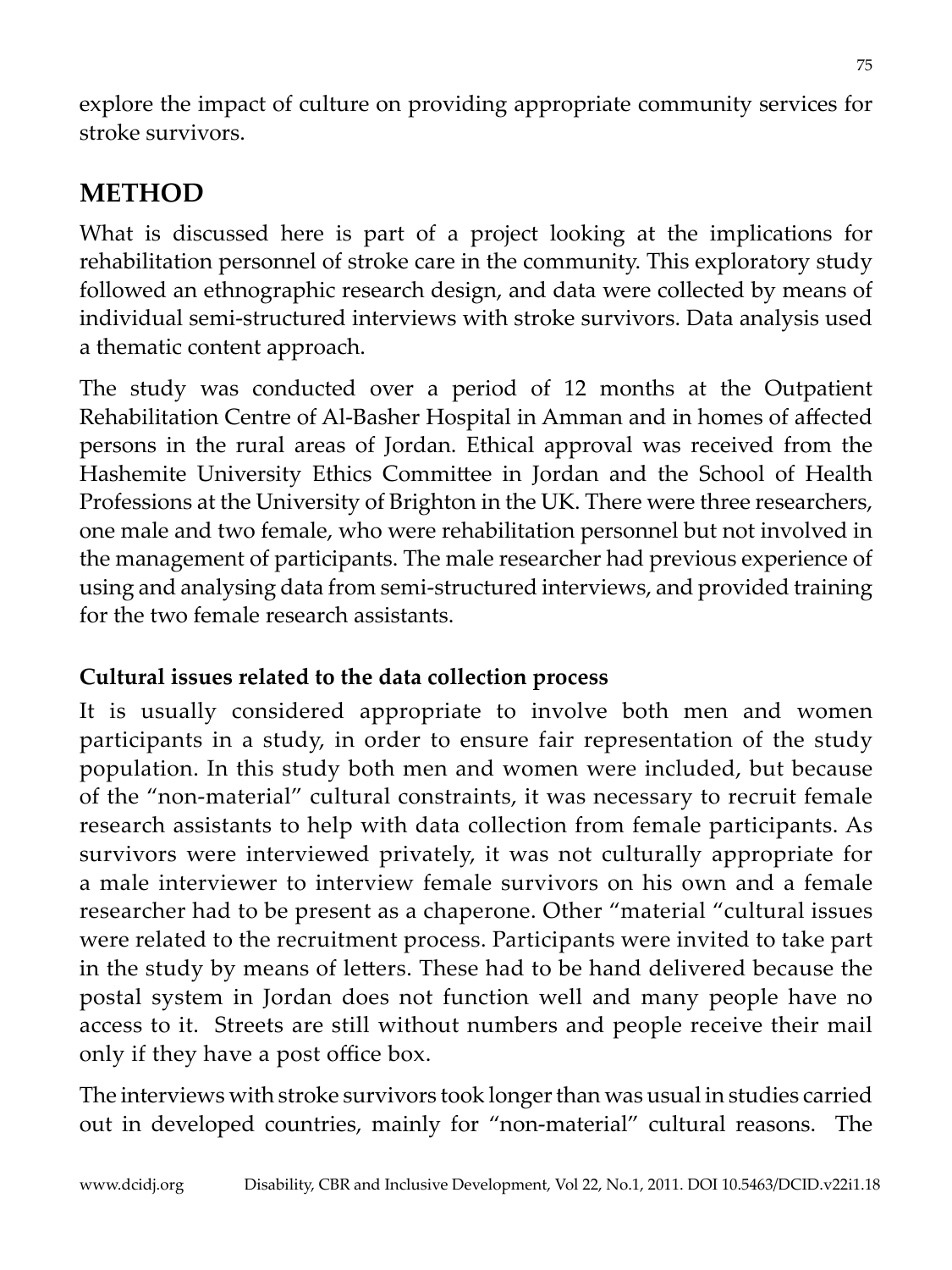interviews in Jordan were usually preceded by general conversation and a cup of tea or coffee to show hospitality. Sometimes, if visitors arrived unexpectedly, the interview might have to be postponed or the researcher might have to wait until the visitors had gone, for the interview to be continued.

## **Participants**

Recruitment of participants involved purposeful sampling. Inclusion criteria stated that participants must have experienced a stroke, been discharged from hospital and live in the community, and been identified by physiotherapists and occupational therapists as having adequate communication and cognition to participate in the interview. A total of 21 potential participants were identified as eligible for inclusion in the study, during the data collection period. The researchers approached all 21 participants to explain the purpose of the study and 18 consented to participate. One survivor was readmitted to hospital and two survivors declined to participate without giving reasons.

#### **Procedure**

After providing informed consent, each participant completed a semistructured interview with the main researcher and one of the female research assistants. Interviews lasted between 60 to 90 minutes and were audio taped and later transcribed verbatim prior to thematic content analysis. Background demographics relevant to each participant were collected from their medical records prior to interview and included age, gender, time since stroke and the physical side of stroke.

The semi-structured interviews allowed respondents maximum opportunity to tell their stories in terms of their own values and experiences (12). Semistructured interviews have an advantage over fully structured interviews because participants can express their views in their own words, reducing the bias imposed by closed questions (13,14). Participants were interviewed in Arabic and the tape-recorded information transcribed and analysed in that language. Measures were taken to ensure the accuracy of transcripts and the reliability and validity of the data analysis, using participant verification of accuracy of transcribed interviews (six participants), peer review of content and process of interviews and generation of themes from raw data and a backtranslation method to verify translation of data from Arabic into English using two independent qualitative researchers (15).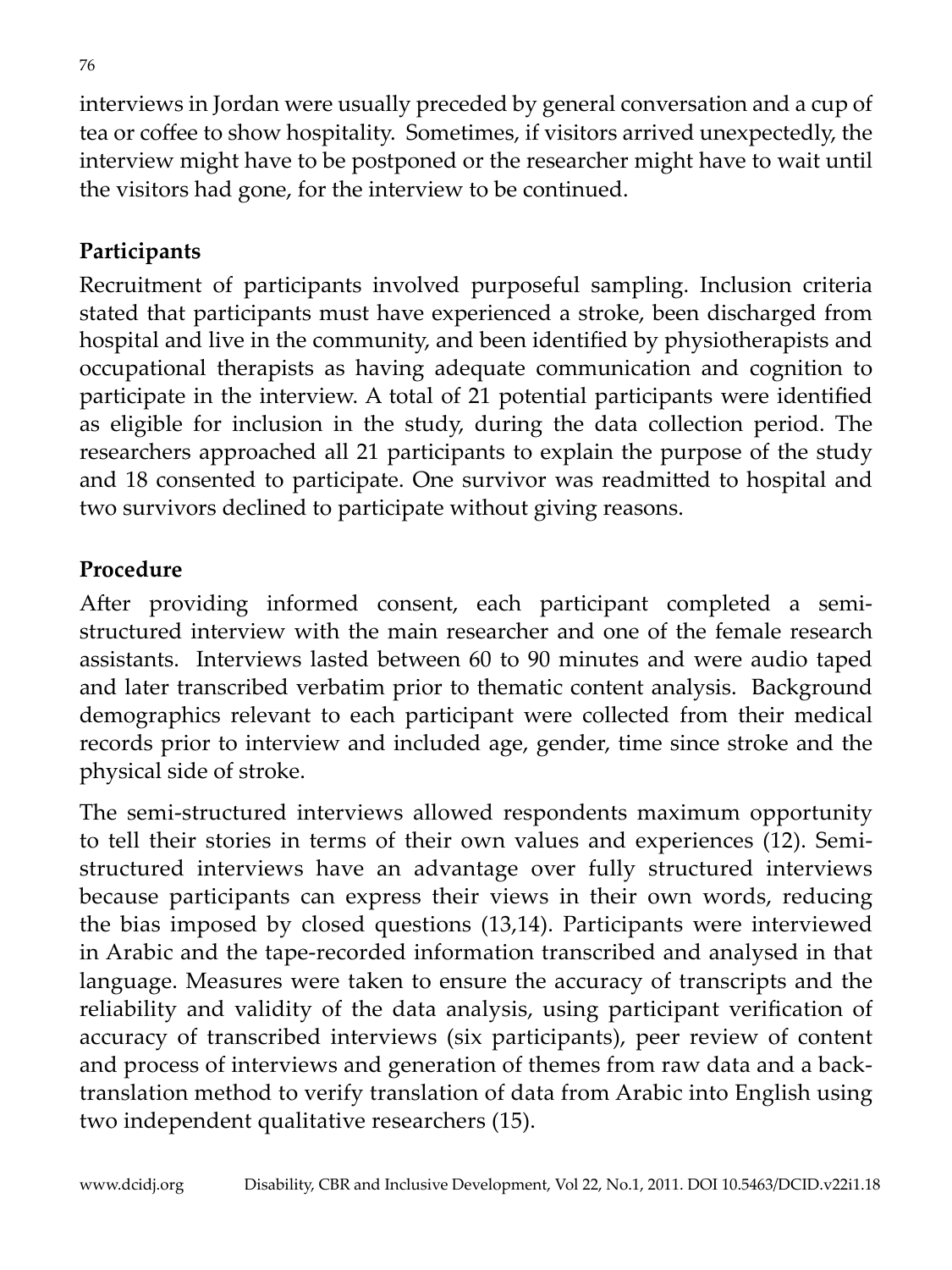Initially, the research team identified concepts from each transcript and coded them; these concepts were then developed into categories and similar categories were integrated into themes. The research team gave meanings and a name to each concept, category and theme.

77

# **RESULTS**

## **Participants**

In total, 18 participants were interviewed as part of the study; 14 participants were interviewed at home and 4 at a Rehabilitation Centre. Seven of the survivors were female and 11 were male, and ages ranged from 55 to 73 years. They had been discharged from hospital between one and six months, and the average time post stroke for the participants was  $12.33$  weeks  $\pm$  5.29 weeks.

Three themes developed from the analysis of the raw data derived from the interviews: perceived impact of stroke, perceived needs of survivors in the community and perceived formal and informal support in the community. This paper will concentrate on the latter two, perceived needs and perceived support in the community.

## **Perceived formal support in the community**

a) Physiotherapy and occupational therapy

Many survivors received physiotherapy in hospital, in an out-patient clinic, or at home and they were overall satisfied with their therapists. Some participants reported that they had received physiotherapy and occupational therapy after they had been discharged from hospital, but the consultant determined the number of sessions, or the stroke survivor had to terminate treatment because of financial problems in accessing transport to the clinic or inability to pay for treatment at home, or limited access from their own homes to the road. Most of the participants were satisfied with their therapists who visited them at their homes and said:

*'We had a physiotherapist at home. He was good. He tried to help me. He made me sit and stand. He visits me three times a week.'* 

Eight survivors thought that the amount of physiotherapy they received was not enough: *'The consultant decided I needed 10 sessions of physiotherapy and they terminated my treatment after that. If I could get more therapy I might improve. I feel am getting worse and worse since they terminated my therapy.'*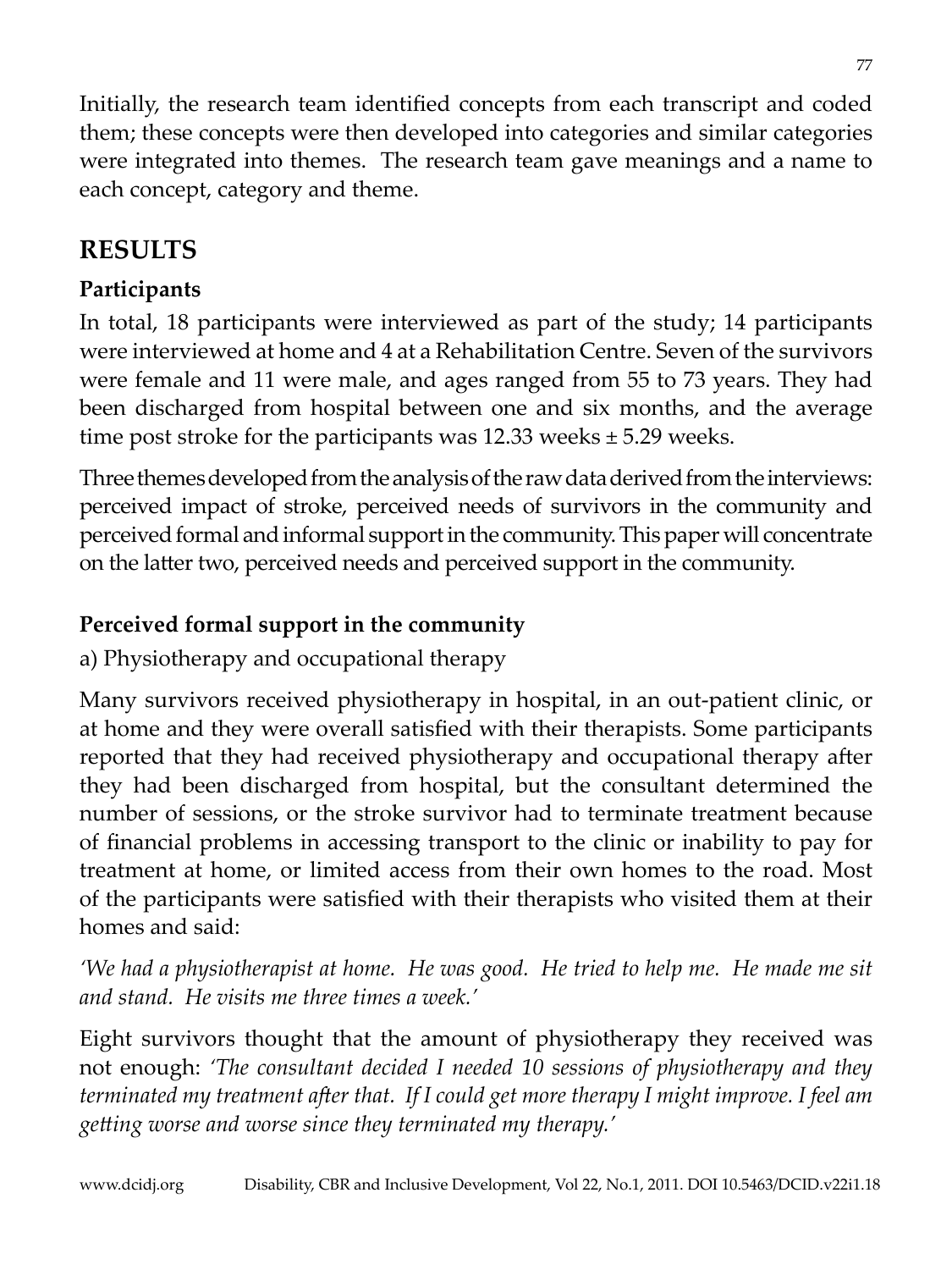### b) Clinics

Out- patient rehabilitation clinics were provided for stroke survivors in need of physiotherapy and occupational therapy. Survivors showed satisfaction with the rehabilitation out- patient services they received, but stated that they preferred to have their therapy at home. Only two male participants would have preferred to have their physiotherapy at an out-patient clinic:

*'Physiotherapists at [named clinic] use equipment such as springs, pulleys, shoulder wheels. How can you provide these at home? They are very useful tools.'*

Only one female survivor mentioned being visited by an occupational therapist (OT), and again was very pleased with their services: *'[Named OT] was very good. She helped me to move my fingers and showed my daughter how to help me dressing and undressing because I have shoulder pain.'*

When asked about follow-up after discharge from hospital, all survivors responded that there were no follow-ups at all from their doctors or other health professionals after treatment had stopped. They also reported that no explanation as to why the help was stopped, was ever given. The following comment sums up their feelings: *'When I was discharged from [named hospital] after four weeks they referred me to a physiotherapist. They decided there would only be 10 sessions for me, so now we have to find a private physiotherapist.'*

Some survivors reported positively on the support received by rehabilitation physicians in the clinics. For example, one male survivor said: '[Named physician] examined me, looked at my standing and my walking and referred me to the pathology lab for further tests.'

Other nine participants were dissatisfied with the interaction with their physicians: 'He didn't touch me or examine me. He was busy chatting with others about other issues, and he said 'OK, we will give you 10 physiotherapy sessions.'

All the survivors reported that they had to visit the hospital again to see their consultant for a review, and many were dissatisfied with and discouraged by the way they were treated: 'The clinic was so crowded with no privacy and in his clinic there was no chair available for me to sit on.'

c) Community clinic services

All survivors reported that they had community clinics in the area where they lived and that they used the general practitioner (GP) services in the clinic to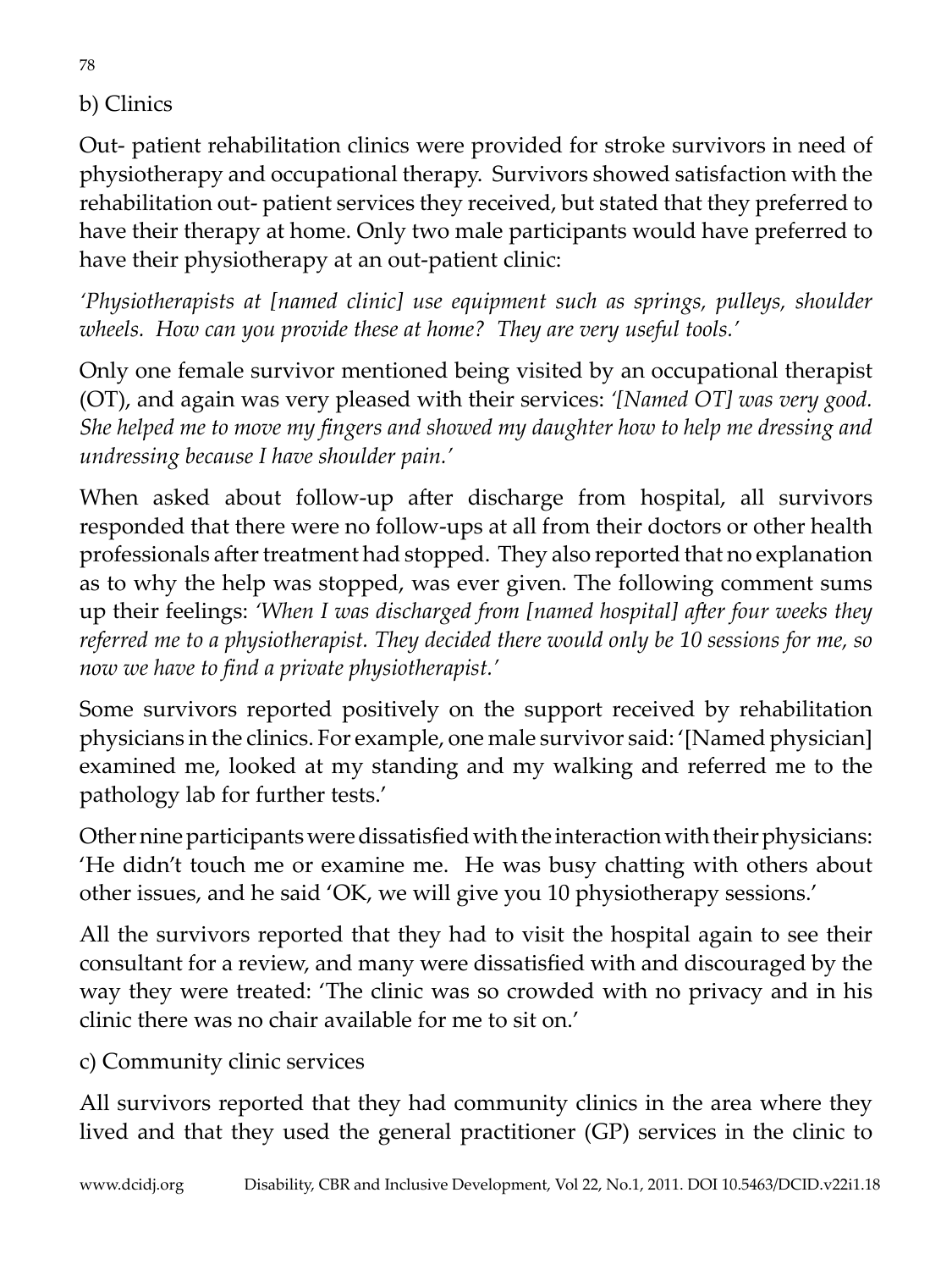provide them with medication, mainly for high blood pressure and diabetes. They identified two types of community clinics: one run by the Ministry of Health; the other by non-governmental organisations ((NGOs). None of the survivors mentioned having had a home visit from a GP from the local community clinic: 'I never had any home visit by GP , I used to go to see the GP in his clinic and the GP checked my blood pressure and prescribed medication for me.'

The majority of male and female survivors reported that the GP clinics offered nothing for stroke survivors: 'The clinic in our area has nothing for my disease, no exercises, and no medical examination. They can only help you with medication or take your blood pressure.'

# **DISCUSSION**

The study has highlighted a number of issues relating to the rehabilitation services for stroke survivors in the community. Of particular importance were the limited availability of rehabilitation services and the impact of both "material" and "nonmaterial" culture on levels of service provision.

### **Availability of services**

The formal support identified by survivors included existing services such as physiotherapy at home and in out-patient clinics, occupational therapy in outpatient clinics, and specialist rehabilitation clinics and consultant clinics. The majority of the survivors reported using state (government) services because all the survivors in this study were selected from state hospitals.

Survivors were satisfied with their physiotherapists, the only health professionals providing services for survivors at home in Jordan, which accords with what has been reported in other studies (16,17). The majority of both male and female survivors preferred to receive therapy at home. This preference was also reported in other studies (18,19); and for similar reasons, except in these studies travel was provided without cost. Stroke survivors in this study preferred home-based physiotherapy over out-patient physiotherapy because of transport problems and costs, and elimination of waiting time in out-patient clinics.

However, female survivors in the current study preferred to be treated at outpatient clinics rather than in their homes. One possible explanation for this preference may be that the majority of physiotherapists in Jordan are men, and in Jordanian culture women avoid being treated by men unless it is absolutely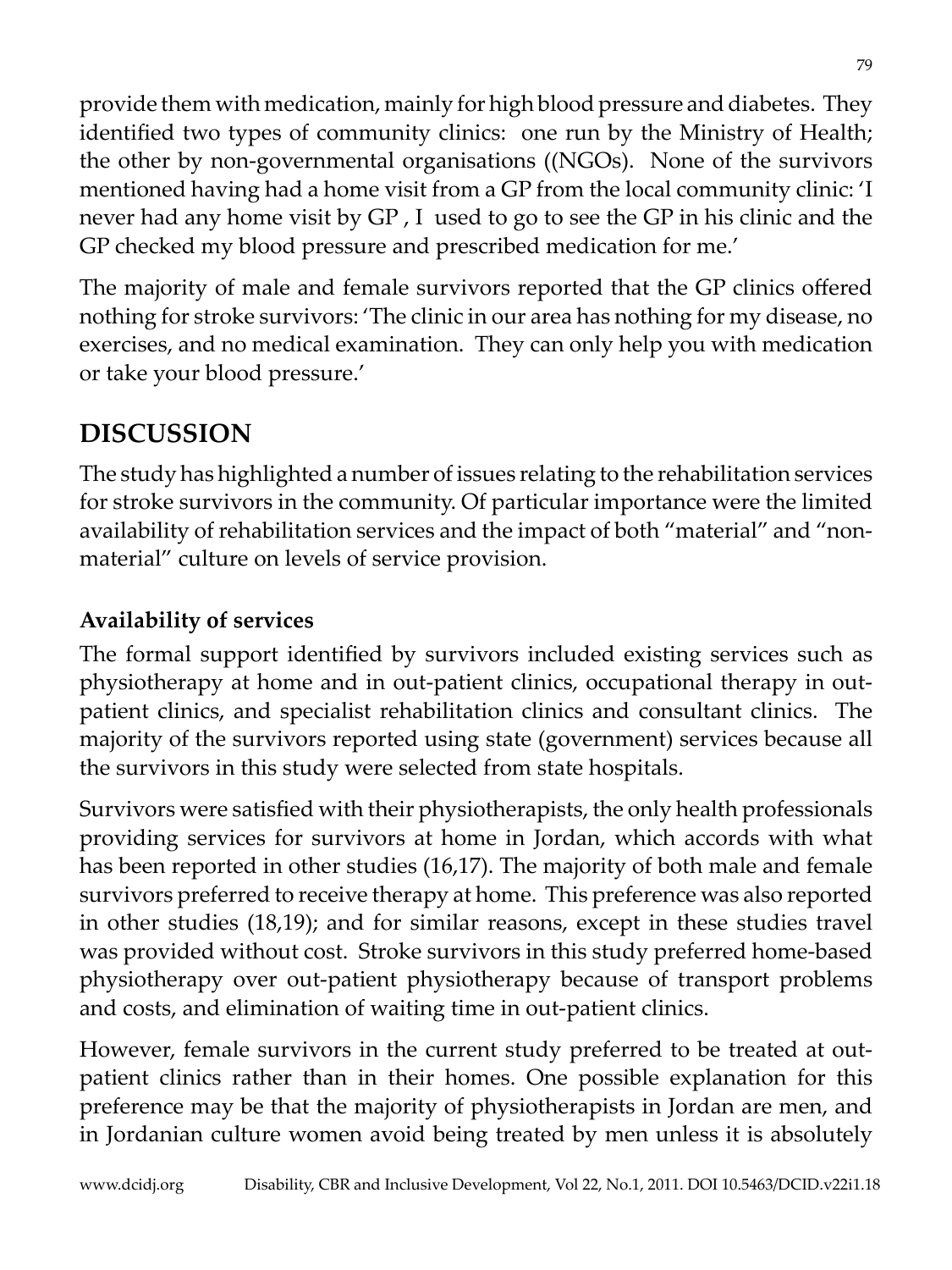necessary. Furthermore, female therapists work mainly in out-patient clinics and do not go into people's homes, especially if the person requiring therapy is a man. If a female survivor has no access to out-patient clinics because of transport or her economic situation and is not willing to be treated by a man in her home, then her therapy may be terminated or she may seek help from non-professional and traditional healers.

Another issue identified by survivors was that the amount of treatment received was not enough. Ten treatment sessions were seen as appropriate by doctors and physiotherapists, whatever the outcome for the person undergoing treatment. This has also been reported in studies, such as Partridge (16). She suggested that one-third of stroke survivors in her study in the United Kingdom sought additional help from private physiotherapists, because they were dissatisfied with the amount of physiotherapy provided by the National Health Service (NHS). In the Jordanian situation this limitation of treatment is part of the "material" cultural impact on services, possibly due to limited resources for health and prescriptive medical relationship between medics and rehab personnel.

None of the survivors reported receiving occupational therapy at home. However, one survivor received occupational therapy at an out-patient clinic and was content with that service. The lack of occupational services at home can be explained by the limited availability of these services in general, in Jordan. This is still a new profession and there are only a few trained OTs, mostly female, in the whole country (20). Here is seen the impact of both "material" and "non-material" culture.

### **Communication with health professionals**

The majority of survivors had communication problems with doctors and therapists working in clinics. Partridge (16), in a study in the United Kingdom, suggested that stroke survivors were dissatisfied with physiotherapists who did not listen to them. This suggests that the problems in communication between survivors and medical staff are not limited to the Jordanian settings only.

In Jordan, doctors' name badges are written in English and the medical records, including discharge notes which are designed to give information to affected persons, are in English rather than Arabic. This confuses the affected persons and may lead to poor communication between them and the staff, as well as denying them access to important information. It is also likely that the affected persons and their families are not involved in decisions relating to their treatment.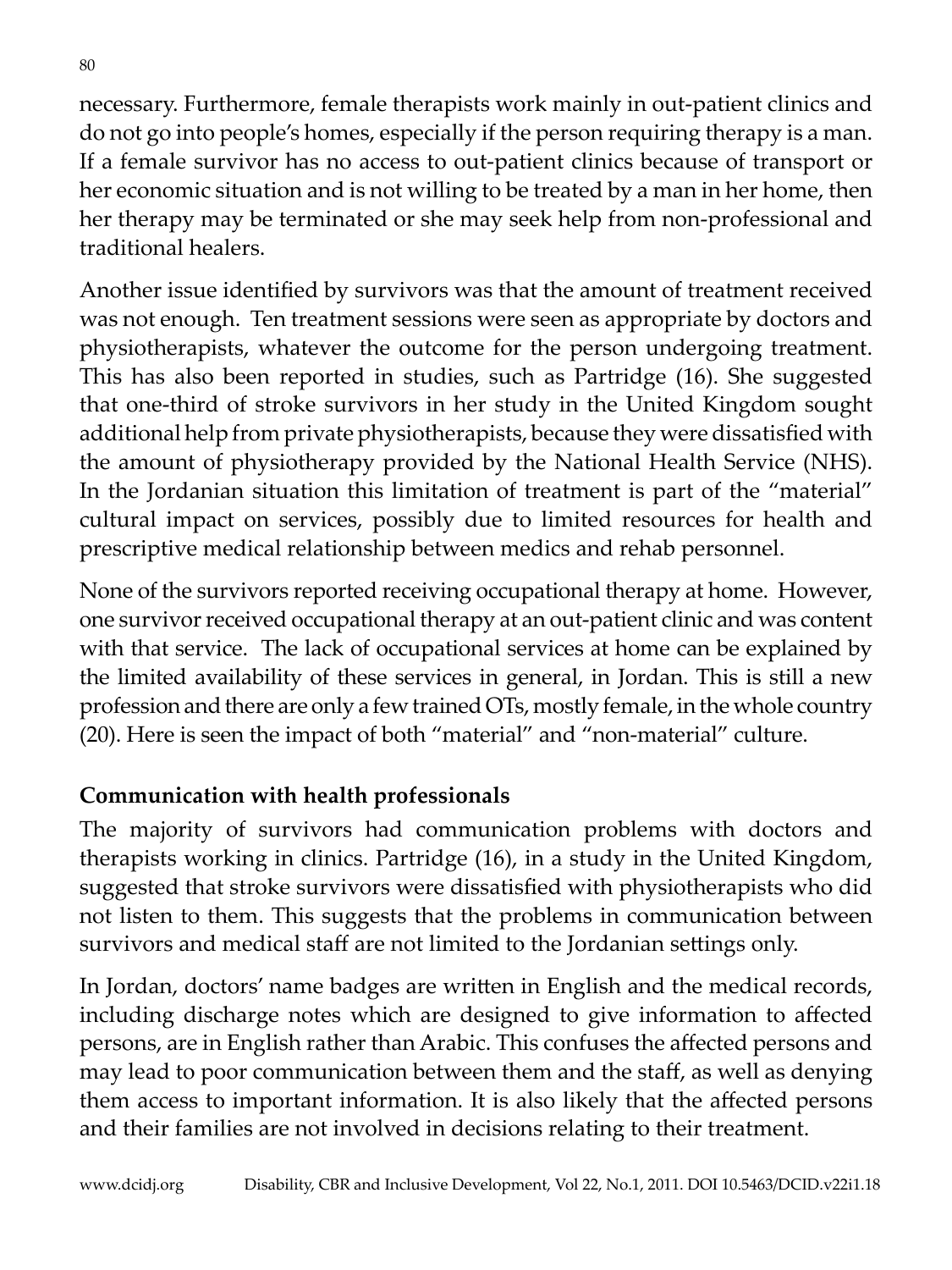The importance of this involvement has been demonstrated in other studies (21,22). Partridge (16) also suggested that good communication was seen by therapists as essential for establishing a good therapeutic relationship.

### **Impact of culture on the provision of rehabilitation services**

In any culture, there are both positive and negative features. The majority of Jordanians are Muslims and the influence of Islam affects every aspect of society.

Gender issues: From the findings of this study, gender issues demonstrated a substantial impact on the provision of rehabilitation services, in particular for women with stroke. Survivors consistently agreed that there was clear discrimination against women survivors of stroke.

Customs around physical contact between men and women in Islam influence the care given to female stroke survivors in Jordan. In general, only male therapists work with survivors in their homes in Jordan, so the therapy available to women survivors in their homes will be limited, resulting in the treatment being terminated or the affected person seeking help from traditional healers. In either case, the possibility of further complications or the slowing down of progress is possible. Women with disabilities face less favourable treatment than men in the same situation. There is an urgent need to address the implications of gender issues in Jordan, to identify unmet needs and to change cultural attitudes. One way of improving the situation of women with disabilities could be by increasing the number of female therapists and making it possible for them to work in the community.

### **Limitations**

Necessary measures were taken to ensure the accuracy, reliability and validity of the data collection and analysis. However, for a number of reasons the findings of this project must be interpreted with caution.

The purposive sampling procedures applied in this study decrease the generalisability of the findings. All participants were selected from the city of Amman. A further study involving a sample of participants from other parts of Jordan might lead to different findings. Additionally, stroke survivors were selected from in-patient hospital medical records so the study excluded up to 40 per cent of possible participants who were not admitted to hospital (23). The study also excluded up to 30 per cent of potential participants by not including persons with severe dysphasia (24).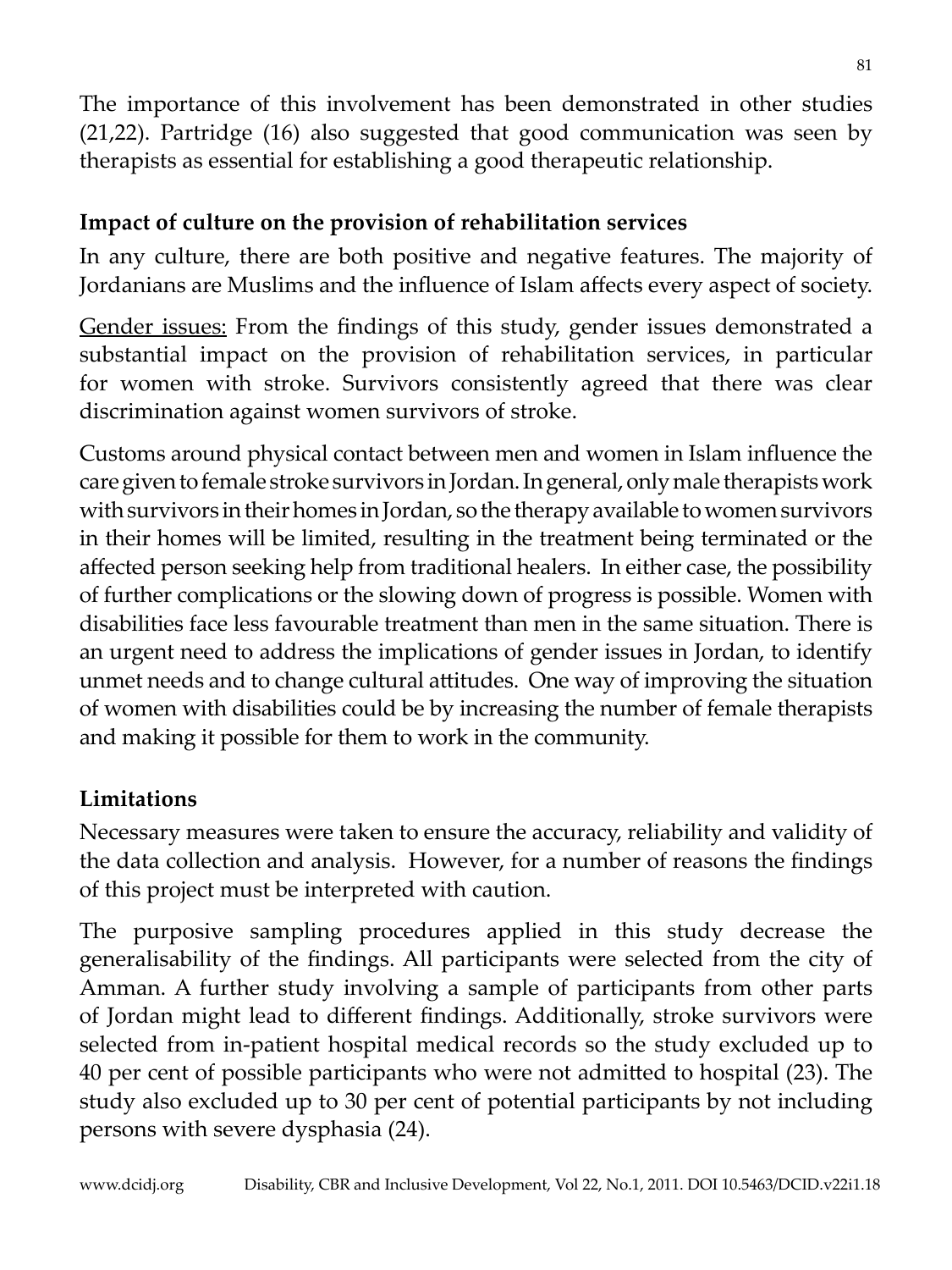# **CONCLUSION**

The current study was unique and elicited a new body of evidence about the life experiences of Jordanian stroke survivors after discharge from hospital. The findings from this study will inform service providers and planners about the needs of stroke survivors, and will contribute to the development of appropriate formal community care for these people. This study presents a unique contribution to knowledge relating to the experiences of stroke survivors in a developing country and also shows how rehabilitation services are very dependent on cultural contexts, cultural beliefs and practices.

The findings of this study will have some important recommendations for the provision of care services for stroke survivors both in Jordan and, more widely, in other developing countries in the region. This study has explored important issues facing health care providers - specifically physiotherapists and occupational therapists in delivery of culturally appropriate care. Thematic analysis of semi-structured interview data suggested that there are large areas of unmet rehabilitation needs for stroke survivors in the community, such as a limited availability of occupational therapy services, insufficient physiotherapy services and poor medical support. Although these findings are limited by the small, local nature of the study, trends have emerged that warrant further study.

\*Address for correspondence: Associate Professor, Physical Therapy Head of Physical Therapy Department, Applied Medical Sciences College P.O. Box 2440, University of Hail, KSA Tel: +966-6-531-2500. Fax: +966-6-5317196 Email: soraibi@hotmail.com or so55@hu.edu.jo

> \*\*Dawson V L: dawsonvl@yahoo.co.uk \*\*\*Balloch S: s.balloch@brighton.ac.uk \*\*\*\*Moore A P: a.p.moore@brighton.ac.uk

Clinical Research Centre for Health Professions University of Brighton

## **REFERENCES**

1. Broeks JG et al. The long-term outcome of arm function after stroke: Results of a follow-up study. Disability Rehabilitation, 1999;(21):357-364. doi:10.1080/096382899297459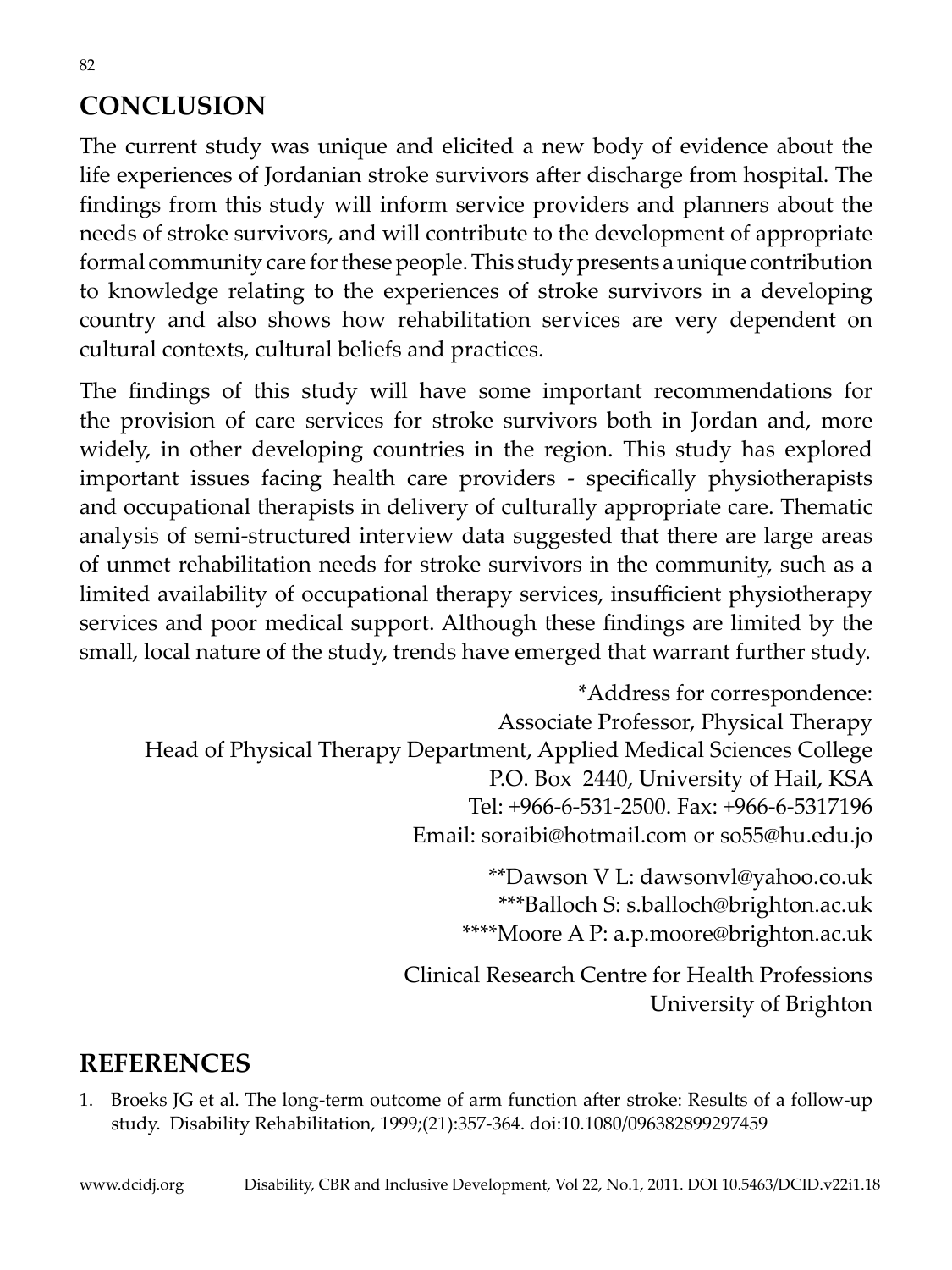- 2. Pan SL, Lien IN, Yen MF, Lee TK, Chen THH. Dynamic aspect of functional recovery after stroke using a multistate model. Arch Phys Med Rehabili, 2008;9:1054-60. doi:10.1016/j. apmr.2007.10.032 PMid:18503799
- 3. Lutz B, Chumbler N, Roland K. Aftermath of Stroke: Care in the Home. Reviews in Clinical Gerontology, 2007;17:277-292.
- 4. Daniel K, et al. What Are the Social Consequences of Stroke for Working-Aged Adults? Stroke, 2009;40:431-440. doi:10.1161/STROKEAHA.108.534487. PMid:19390074.
- 5. Legg L, Langhorne P. Outpatient Service Trialists. Lancet. 2004;31;363(9406):352-6.
- 6. Loveland C. The concept of culture. In Leavitt RL (ed) Cross-Cultural Rehabilitation: An international perspective for rehabilitation professionals. 1999, London: WB Saunders.
- 7. Core L. Treatment across cultures: Is there a model? International Journal of therapy and rehabilitation, 2008;15(11):519-527.
- 8. Campinha-Bacote J. The Process of Cultural Competence in the Delivery of Healthcare Services: A Model of Care. Journal of Transcultural Nursing, 2002;13 (3): 181-184. doi:10.1177/10459602013003003. PMid:12113146.
- 9. Hunt B. Managing equality and cultural diversity in the health workforce. Journal of Clinical Nursing, 2007;16(12): 2252-2259. doi:10.1111/j.1365-2702.2007.02157.x. PMid:18036116.
- 10. Brice A, L Campbell. Cross-cultural communication. In Leavitt RL (ed) (1999). Cross-Cultural Rehabilitation: An international perspective for rehabilitation professionals. London: WB Saunders 1999.
- 11. Patsdaughter C, Cardenas V. No bones about it: culture requires interdisciplinary attention. J Cult Divers, 2007;14(3):111–2. PMid:18314811.
- 12. Plummer K. Life story research. In Smith R and L and Langenhove (eds). Rethinking Methods in Psychology. 1995, London: Sage Publications.
- 13. Britten N. Qualitative research: Qualitative interviews in medical research. British Medical Journal, 1995;311:251-253. PMid:7627048. PMCid:2550292.
- 14. Myers M, Newman. The qualitative interview in IS research: Examining the craft. Information and Organization, 2007;17(1): 2-26.
- 15. Beaton DE et al. Guidelines for the process of cross-cultural adaptation of self-report measure. Spine, 2000;25:3186-3191. doi:10.1097/00007632-200012150-00014. PMid:11124735.
- 16. Partridge C J. Evaluation of Physiotherapy for People with Stroke. 1993, London: Kings Fund Centre.
- 17. Kelson M, Ford C, Rigge M. Stroke Rehabilitation: Patient and carer views: A report by the College of Health for the Intercollegiate working Parting for Stroke. 1998, London: Royal College of Physicians.
- 18. Young J, Forster A. The Bradford community stroke trial: Results at six months. British Medical Journal, 1992;304:1085-1089. doi:10.1136/bmj.304.6834.1085. PMid:1586821 PMCid:1881935
- 19. Gladman JRF, Lincoln NB, Barer DH. A randomised controlled trial of domiciliary and hospital-based rehabilitation for stroke patients after discharge from hospital. Journal of